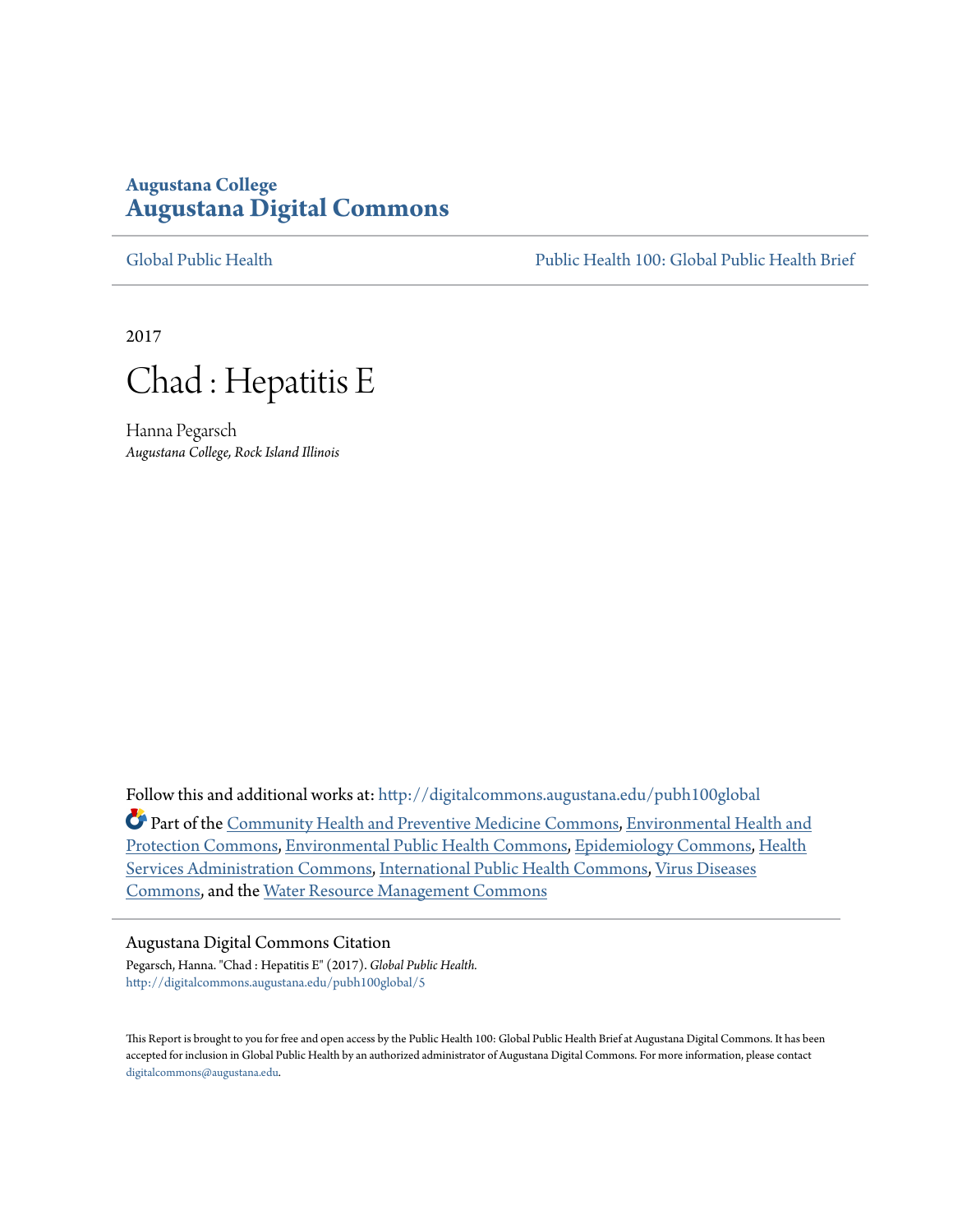# Chad: Waterborne illness Hepatitis E outbreak

#### *Hanna Pegarsch October, 2017*

Chad: Central Africa 13.6 million people Sara, Arab, Toubou -French/Arabic (+) Islam and Christianity Unitary Dominant Party (Prime Minister)

#### **Introduction**

Contaminated drinking water in Chad is the main source for a Hepatitis E outbreak, leading Chad citizens to develop severe illness including jaundice, liver-failure, miscarriage, and death. Located in central Africa, Chad is one of the poorest countries in the world. Chad has few health care clinics around the country, but not nearly enough to treat their population of 13.6 million people. There are 0.4 physicians for every 10,000 people living in Chad needing healthcare. Of the citizens in Chad, only 42% have access to uncontaminated drinking water (Krzysztof 2008). With a dry season lasting eight months, from October to May, the remaining Chadians have no opportunity for safe drinking water. The country is at risk of waterborne illness,

including Hepatitis E. The general population is at a 2% risk, while pregnant women are at a 20-30% risk. This risk is even more elevated in Chad because of their lack of clean water. In 3.5 months, from September 2016 to January 2017, there have been a total of 693 cases of jaundice syndrome, a disease often indicating Hepatitis E. Of those cases, there were 11 deaths. From the hospitalized cases for jaundice in that time, 56.3% of the cases tested positive for Hepatitis E. Since this year, 16 pregnant women have presented jaundice syndrome; 75% of those women have tested positive for Hepatitis E, and four of these women have died (WHO 2017).

### **Current Standing**

The Medecins Sans Frontieres, a system set up to provide aid in events of tragedy, epidemics, or conflict to those without access to health care, have reacted by monitoring the outbreak and chlorinating water while making the community aware of the risks. Chad is governed on a unitary dominant party with a prime minister. The Ministry of Health of Chad is where the major decisions for public health are



(Firgue 1) (Dec. 18, 2015). Viral Hepatitis. *Centers of Disease Control and Prevention.* Retrieved from https://www.cdc.gov/hepatitis/hev/hevfaq.htm